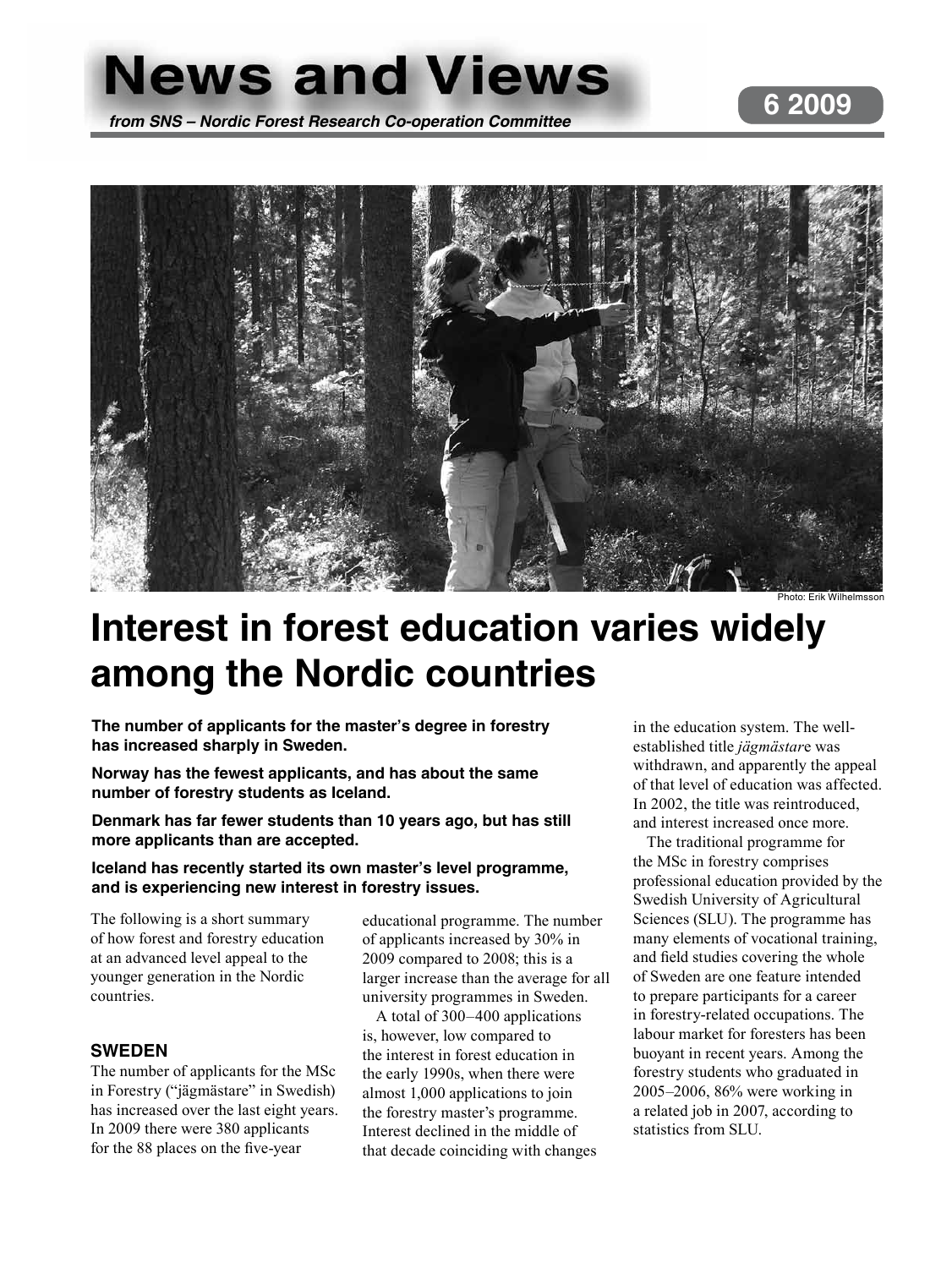There are also several other forestry programmes at the master's level which can be taken by students from other backgrounds. These include:

- $\blacksquare$  Management of fish- and wildlife populations (SLU, Umeå)
- $\blacksquare$  Plant- and forest biotechnology (SLU, Umeå)
- $\blacksquare$  Environmental monitoring and assessment (SLU, Umeå)
- Forests as a natural resource (SLU, Uppsala)
- $\blacksquare$  Euroforester (SLU, Alnarp)

Forestry at the bachelor's level is also offered by other universities and institutions. The forest technician programmes at SLU in Skinnskatteberg and by the Gammelkroppa Forest School are old, established courses. Växjö University also offers programmes for engineers in forest and wood technology at the bachelor's level.

Photo: Erik Wilhelmsson



#### **NORWAY**

The master's degree in forestry is offered by the University of Life Sciences (UMB) in Ås, outside Oslo. In addition, there are bachelor's programmes in forestry given by UMB and Hedmark University College.

In 2009, only nine students started a master's education, and six students embarked upon the bachelor's programme. The number was even lower in 2006, and there has been a sharp decline since the mid 1990s. At that time, between 50 and 60 students were accepted on to the bachelor's programme each year.

There are several reasons for this decline, according to Cathrine Glosli, adviser at UMB: Overall student numbers were higher in the 1980s and 90s than since the turn of the century; recession in the economy; the negative exposure of forestry in the media; poor communication by the forestry sector about job opportunities; and changes in forest management.

UMB has launched several projects to enhance recruitment to the forest sector, since they see an increased need for competent practitioners. The forest sector has, for example, initiated trainee programmes for new foresters.

#### **DENMARK**

The Faculty of Life Sciences at Copenhagen University offers a four-year bachelor's programme in Forest and Landscape Engineering and a two-year master's programme in Forest and Nature Management. The teaching is undertaken by Forest and Landscape Denmark.

About 40 students were accepted on to the bachelor's programme in 2009, and the number of graduates over the last six years has varied from 26–41. More candidates apply than are accepted. In 2006–2008 188 people applied for the course and 76 were accepted.

Applications for the master's programme have decreased sharply since the late 1990s, when about 60 students were accepted each year. At present, about 10–20 students start each year.

Until the early 1990s, the master's programme in forestry was considered to be somewhat exclusive, with 10 applicants for each of the 20 places. The programme was subsequently expanded to take 60 students, and almost all applicants were accepted. The increase in the number of foresters was followed by an economic decline and staff reduction in the forestry sector, which apparently affected interest among potential students.

Denmark is also participating in the European Erasmus programme, offering master's programmes in Sustainable Forest and Nature Management. In this programme, students start their studies at one of three European universities, and continue at another.

### **ICELAND**

A full programme in forestry for a Master degree started as late as 2005 in Iceland. The Agricultural University of Iceland has a bachelor programme in restoration ecology and management, and also a more science directed master programme.

About 6–12 students are accepted for the bachelor programme and 4–6 for the master programme each year. The interest for the forestry programme has increased in the last years, according to Bjarni Sigurdsson. He notes also that the number of forestry students is about similar in Norway and Iceland, despite the large difference in the role of the forestry sector.

*Thanks for the information to: Andreas Bernhold, SLU, Sweden; Cathrine Glosli, UMB, Norway; Petrine Steen Nielsen, Forest and Landscape Denmark; Bjarni Sigurdsson, Agricultural University of Iceland.*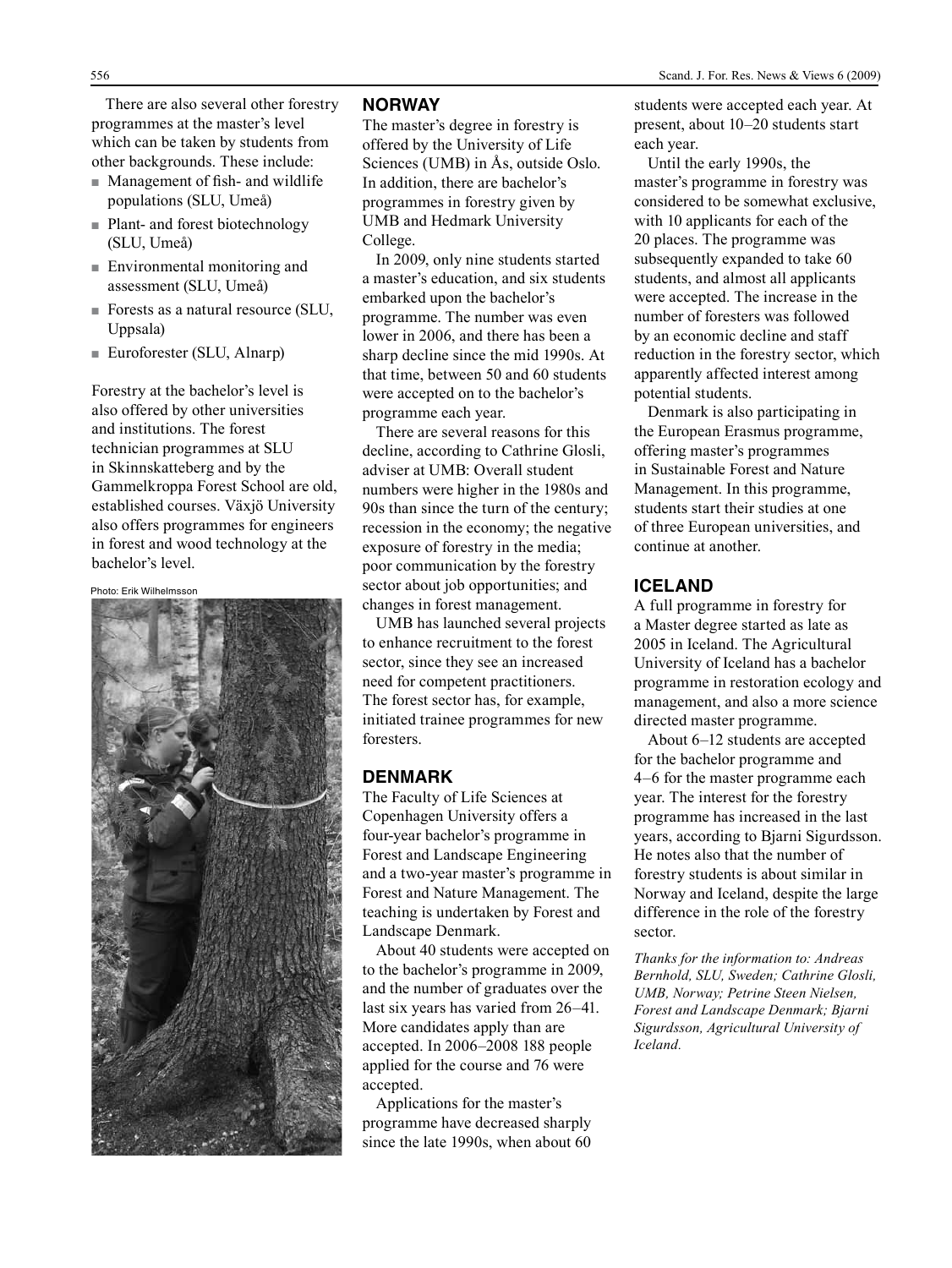## **Finnish Academy worried about the level of research**

**Finland has the highest proportion of people with a doctorate degree in the EU. Grants for research and development are among the highest in the world. Despite this, the Finnish Academy is worried about the level of science in the country. Finland's research capacity has declined compared with the other Nordic countries, according to an evaluation.**

Every third year the Finnish Academy evaluates the state and level of research in Finland. The report for 2009 notes several positive signs. One is the high level of research and development as a proportion of the gross national product. Another positive factor is that industry dedicates a large amount of its finances to research, and that the industry and research communities

exhibit healthy cooperation.

However, there are also less positive points. Finnish researchers' international activity has declined, and the number of scientific articles has decreased. The number of references to Finnish scientists' articles has also decreased to the lowest level of all the Nordic countries.

One explanation for the poorer result could be the high proportion of applied research at the expense of basic research. Other explanations are a sub-optimal scientific infrastructure, and the high proportion of PhDstudents in the research pool.

The Finnish Academy suggests that Finland should establish a ten-year national research strategy with the aim of improving the success and quality of Finnish research. *Read more: www.aka.fi*

*Articles with Finnish research origin are less cited than articles from other Nordic countries. Photo: Silvinformation*

## **Forests and climate change in focus on Forest Day**

**"I expect Forest Day 3 to be very important for forests and forestry, focussing on the science–policy interface following on from a post-Kyoto global climate agreement", says Niels Elers Koch, head of Forest and Landscape Denmark, and one of the organisers of the meeting.**

Forest Day 3 follows Forest Days 1 and 2, the first of which was held in Indonesia in 2007. The meetings are arranged by CIFOR and the Collaborative Partnership on Forests (CPF).

The third Forest Day is also hosted by the Government of Denmark, and will be arranged in conjunction

*Tropical forest and adaptation to climate change is one topic to be discussed at Forest Day 3. Photo: Silvinformation*

with the UN climate conference in Copenhagen in December 2009. The previous Forest Days have involved 800–900 researchers and decisionmakers.

Forest Day aims to raise the profile of forests and forestry with respect to the effects of climate

change. Participants at the meeting in Copenhagen in December will discuss topics such as adaptation to climate change, climate change mitigation and forest degradation.

*Read more: www.cifor.cgiar.org/Events/ ForestDay3/Introduction/*